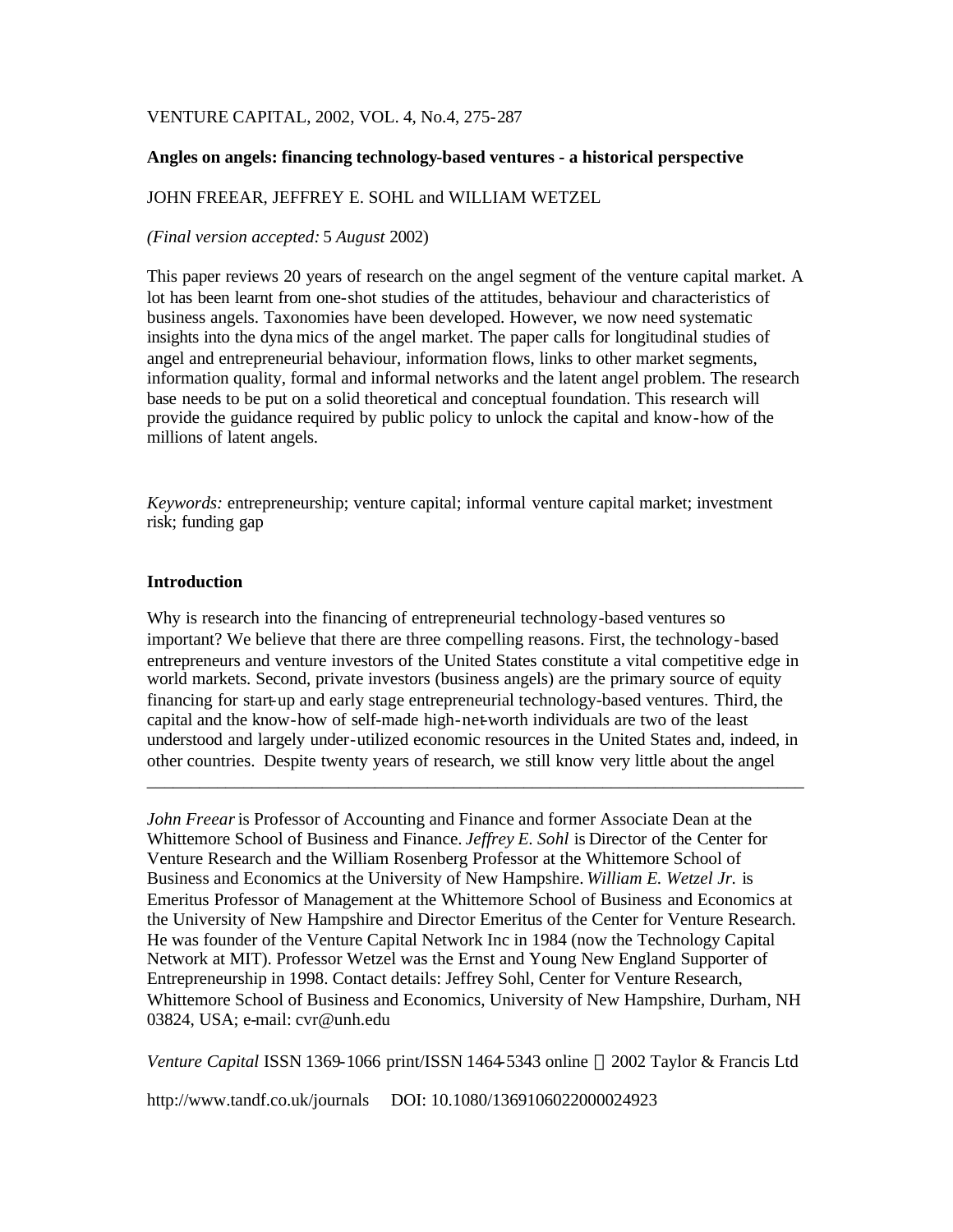segment of the venture capital markets-about how to unlock more of the available capital of active angels and, of far more significance to our entrepreneurial economy, about how to convert latent angels into active investors.

 We have learned about all we can from one -shot studies of the attitudes, behaviour and characteristics of business angels. What we need now are systematic insights into the dynamics of the angel market. These insights are critical not only because of the central role played by angels in the farm system where technology-based ventures are spawned, but also because of the multi-faceted differences between the inefficient, idiosyncratic angel market and the visible and relatively efficient institutional venture capital market.

#### **Entrepreneurs, risk, rewards and markets**

Entrepreneurial venture creation is a dynamic process undertaken by entrepreneurs founding high-growth, often technology-based ventures. It is defined less by absolute size, more by growth and the potential for future returns. Commonly, however, entrepreneurial ventures with high growth potential require funding far beyond that supplied by the founders. The ventures must seek funding, therefore, from other sources. Finance markets provide a means of bringing together investors and entrepreneurs - at a price.

 The willingness and the prices at which potential investors and entrepreneurs will be brought together will be determined by their various perceptions of risk and return, and by the availability of reliable data about available investment opportunities. Generally, most people are averse to risk. They require compensation for taking on additional perceived risk. Attitudes to risk vary from individual to individual. Some (risk takers) require less compensation than others (risk avoiders) for taking a given amount of risk.

 Risk has several components. One is time related: the longer the period of exposure, often the greater the risk. Another is related to the nature of the business, the quality of its management, its financial position, its competitive position and its market strength. These factors, in combination, are known as 'alpha' or firm-specific, risk. Where there are highly efficient capital markets, alpha risk may be diversified away by portfolio decisions. Risk that is more general, or systematic, is known as 'beta' risk, and cannot be diversified away, depending as it does on national and international conditions that affect all companies. The analogy sometimes used is that arising tide raises all boats (beta risk) except, presumably, those that are leaking badly (alpha risk). Consequently, where highly efficient markets exist, the investor seeks reward only for the risk that cannot be removed - beta risk. Where markets are less efficient, and where investors do not diversify, alpha risk remains a significant and material component of total (alpha plus beta) risk. The many financial instruments that offer different risk/reward blends satisfy the differing risk/reward preferences of a variety of lenders and investors. These instruments range from low-risk debt contracts secured by mortgage on real property through to high-risk equities and derivatives.

 What are the consequences of risk profiles and attitudes for financing? Early stage (seed and start-up) entrepreneurial ventures are likely to begin in a small way but have a high-risk profile. Initially, many such ventures will be financed from 'internal' sources, principally using the resources of the founders and their families and friends. 'Bootstrapping' is defined as highly creative ways of acquiring the use of resources without borrowing money or raising equity financing from traditional sources (Freear *et al.* 1995b, 1995c). It may be divided into two overlapping parts, product development and business development. The more common business development bootstrapping techniques include reduced or deferred compensation for the founders, founders' savings, credit card debt, home equity loans, low rental space and working out of the home. Special deals on hardware access, prepaid licenses, royalties or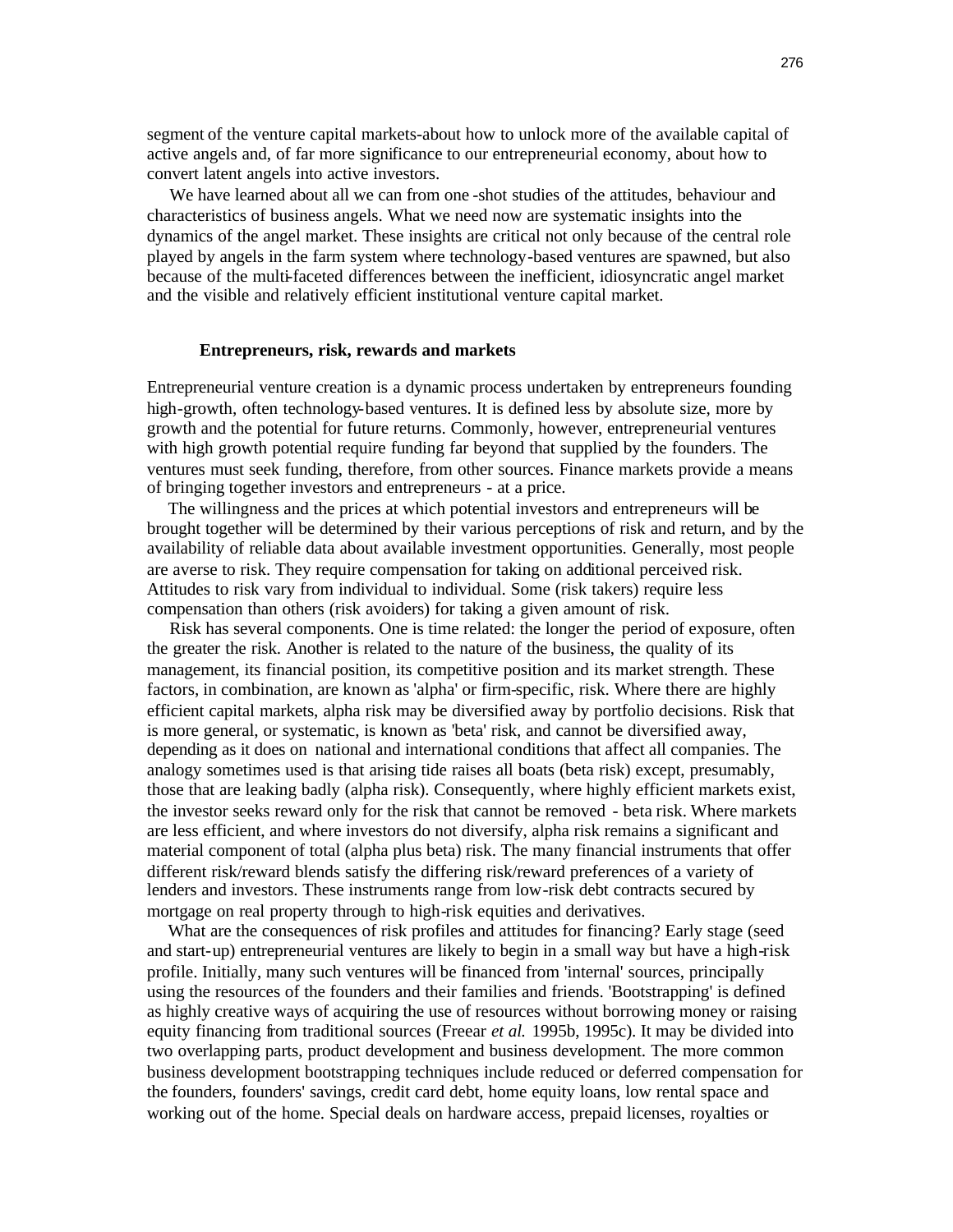advances from customers, customer-funded research and development and turning consulting projects into a commercial project represent the most common forms of product development bootstrapping. High technology entrepreneurs, particularly software entrepreneurs, appear to rely more frequently on business bootstrapping than on product development bootstrapping (Freear *et al.* 1995b, 1995c).

 Among the external sources are bank loans. Usually, loans are secured on personal assets, as the venture has few assets early in existence, and, of course, has no track record of earning net free cash flow. Formal corporate alliances are another popular method. The entrepreneurial venture forms an alliance with a larger corporation to develop complementary products and services, in exchange for funding and/or other support. The evidence, at least as far as software entrepreneurs are concerned, is that alliances are popular because they boost revenues. About three-quarters of the respondents to a survey of software entre preneurs had formed alliances. More than half of those in an alliance indicated that the alliance accounted for more than 30% of their revenues (Freear *et al.* 1995b, 1995c).

 The remaining two sources are venture capital funds and private investors (angels), both of which use equity as the primary financing vehicle. In the Freear *et al.* (1995a) survey, one quarter of the respondents had used external equity financing. The respondents showed a distinct preference for angel financing over venture capital fund financing. As is the case in other surveys (for example, Avery and Elliehausen 1986, Wetzel 1987, Gaston and Bell 1988, Freear and Wetze1 1989, 1990, and Sullivan and Miller 1990), angels were found to be the primary source of external equity financing at the high-risk, early stage (seed and startup) of an entrepreneurial venture's existence.

 To offset the high alpha risks, angels will tend to invest in entrepreneurial ventures as part of a total portfolio that contains investments with differing risk characteristics. By working with formal and informal groups of angels, they will be able to spread their investments, and therefore their risk, across a larger number of investments, a similar strategy to that adopted by mutual funds and venture capital funds. The early stage ventures that grow sufficiently quickly and robustly may become attractive enough to investors to enable their founders to cash-out through an initial public offering or to be acquired by a larger company.

 There are inefficiencies and funding gaps in the all of the above financing sources and their associated markets (Wetzel 1987, Haar *et al.* 1988, Riding and Short 1988, Gaston 1989, Freear *et al.* 1990, 1994b). Inthis paper, we concentrate on the last two, venture capital funds and private investors (angels). Venture capital funds invest in larger ventures, and often make repeat investments in the same ventures, and so make little impact on the early stage financing of entrepreneurial ventures. The high fixed costs of the due diligence that must be performed by active partners in venture capital funds to protect their own interests and those of the other partners, inhibit investment in smaller ventures.

 Venture capital funds are more visible, command more resources, and tend to be more organized than angels (Timmons and Sapienza 1992, Meyer, *et al.* 1995, Timmons and Bygrave 1997). Angels, on the other hand, have been much less visible, much more difficult to find, and they have invested much smaller amounts than have venture capital funds, although their total financing impact has been much greater. They have tended to have a longer exit horizon than venture capital funds. At the seed and start-up stages, there is a funding gap between the approximately \$US100000 upper limit of internal financing and the approximately \$US2 million lower limit of venture capital fund financing (Seymour and Wetzel 1981, Obermayer 1983, Wetzel 1983a, Wilson 1984, Freear and Wetzel 1992, Freear *et al.* 1994b). It is here that angel financing becomes significant. The private investor market, in particular, is very inefficient from another point of view. In addition to a financing gap, there is also an information gap. Angels generally try to walk a fine line between their desire for anonymity so as to avoid constant funding requests, and their wish to maintain an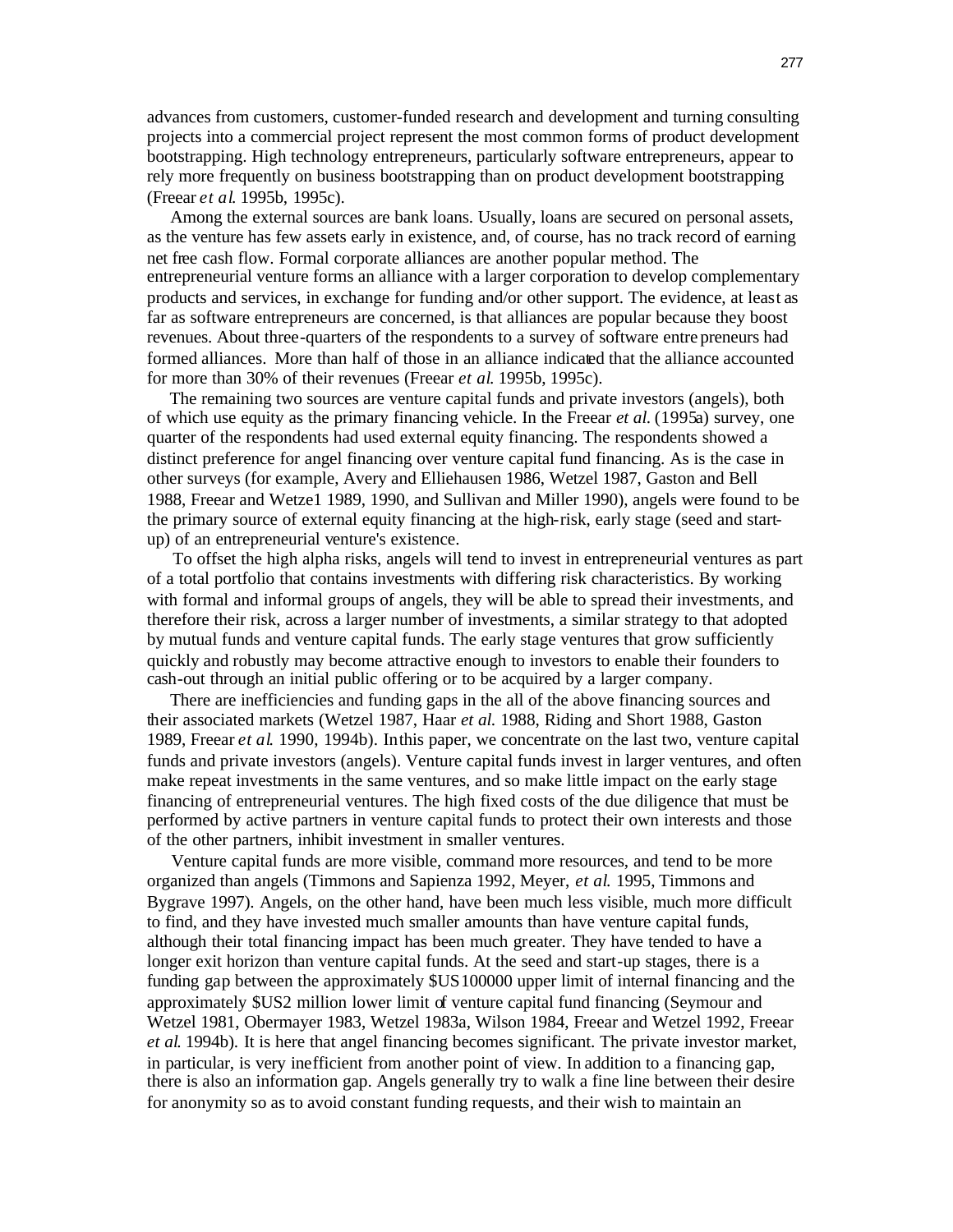adequate flow of potentially worthwhile deals. Other inefficiencies and gaps include the delay, which is commonly about six months, between the decision to seek financing and finding it, the desire to protect confidentiality and the need to persuade investors to invest (Freear *et al.* 1994a, Freear and Sohl 2001).

 As recently as 1998 an additional new funding gap has emerged in the United States' equity markets (Sohl 1999). This secondary market gap occurs in the early stage of equity financing. As the venture capital industry has progressed to larger and later stage financing, and the informal market has remained active below the \$US2 million threshold, an ensuing capital gap in the \$US2-5 million range has developed. The funding gap is more of a capital gap than the capital/information gap in the seed and start-up stage, and it has been steadily increasing. These larger capital requirements, still considered early stage deals, have spawned a new hybrid of angel financing - the angel alliance. These alliance s represent relatively large groups of business angels willing to fund some second round, early stage deals. In addition, some of the capital requirements in this secondary gap have been met through co-investment between private investors and early stage financing entities. However, both the angel alliances and the co-investment strategies do not appear to be sufficiently satisfying the early stage equity capital needs of the high growth sector. As such, high-tech companies fortunate enough to secure seed and start-up financing still face formidable hurdles as their equity requirements progress to the \$US2-5 million range. Of course, without seed and start-up capital, many of these high-tech ventures do not even get past their initial stages of development (Sohl 2003).

## **Learning about angels**

Today, no-one doubts that private investors exist. Their existence has been amply demonstrated by many studies (see the reference list at the end of this paper). It was not always so. Their reticence made them difficult to find, let alone study. An early technique used to establish their existence was what might be called the 'black hole' approach. Using a broad-brush, aggregated, statistical approach, researchers discovered that much early stage funding of entrepreneurial ventures was not accounted for by banks, venture capital funds or other known funding sources (Birch 1979, Directorate of Economic and Policy Analysis 1984, Congressional Office of Technology Assessment 1984, Wetzel 1986, Gaston and Bell 1988, Gaston 1989, Ou 1987, 1993. For UK data, see Harrison and Mason 1992 and Mason and Harrison 1992). Some other source had to exist.

 A second approach revealed how high-risk (often high-technology) start-ups in a particular geographical region were financed (see below for references). These early studies found that private investors were a significant source of early stage equity financing. Once the existence of such individuals had been established, other approaches were developed, notably by seeking to discover the investment behaviour of high-net-worth individuals. These individuals were identified through where they lived, their life style and possessions (such as large houses, expensive cars, boats etc.), or through their membership of investment round tables, breakfast clubs, informal angel networks and the like (Freear *et al.* 1994a).

 The research into the angel phenomenon has been based mostly on convenience samples rather than representative samples of the population of individual investors. Some research has concentrated on the conceptual and theoretical issues (Brophy 1986, Bygrave 1987, 1988, Giammarino and Lewis 1988, Norton 1990, Sullivan and Miller 1990, Fiet 1991, 1995a, 1995b, Norton and Tennenbaum 1993a, 1993b). The majority of the research out put, however, has been empirically based, seeking to learn more about the attitudes, behaviour and characteristics of the angel population (often known as the 'ABCs' of angels). At the national, United States, level, there have been statistical studies, for example, of start-up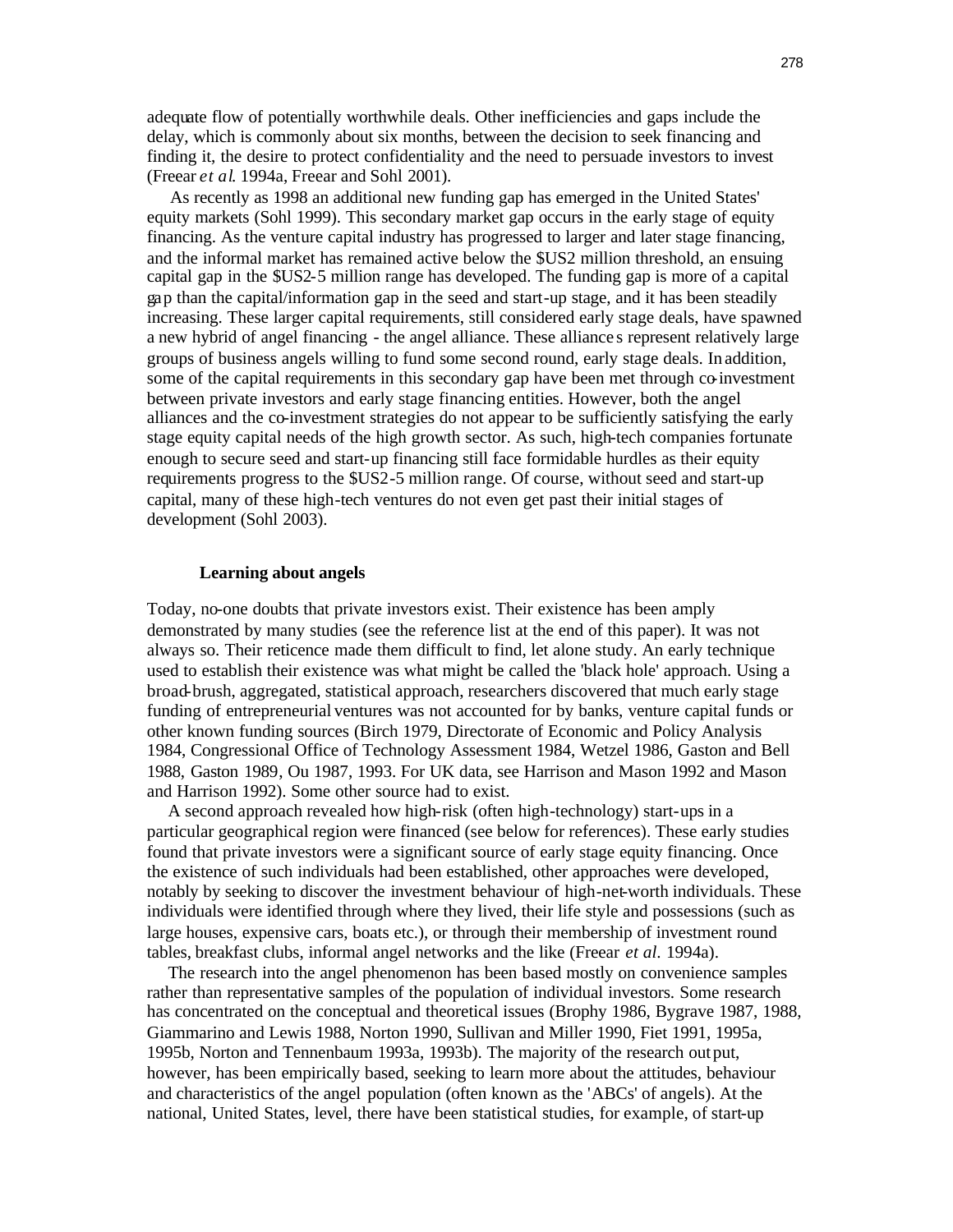ventures and wealthy individuals (Ou 1987, 1993) and studies of private and limited offerings under Regulation D of the Small Business Investment Incentive Act of 1980 (Directorate of Economic and Policy Analysis 1984).

 Most of the studies have employed survey techniques. At the local or regional level, there have been surveys of investors and entrepreneurial ventures in particular cities or regions (Rubenstein 1958, Baty 1964, Hoffman 1972, Seymour and Wetzel 1981, Hekman and Miles 1982, Brophy 1982, Wetzel 1983b, Shapero 1983, Tymes and Krasner 1983, Schel11984, Bruno and Tyebjee 1984, Wilson 1984, Harr *et al.* 1988, Aram 1989, Birch *et al.* 1993. For the UK, Mason and Harrison 1994; for Canada, Short and Riding 1989). There have been surveys of ventures receiving venture capital funds and/or making initial public offerings, which included tracing earlier funding sources (Charles River Associates Inc.1976, Bruno and Tyebjee 1984). Formal networks were set up to bring together ange ls and entrepreneurs. In some cases, they were willing to supply data about their activities (Freear *et al.* 1993, 1994b). Several studies have focused on (often high-technology) entrepreneurial ventures, and particularly on seeking ways of facilitating the financing of innovation and its commercialization by improving the quality and reliability of the technology assessment (Sohl and Wetzel 1996). Yet other studies have sought access to private investors through the ventures in which they invest (Aram 1987, 1989, Gaston and Bell 1988, Gaston 1989, Rhunka and Young 1991, Ehrlich, *et al.* 1994, Freear *et al.* 1995a. For the UK Mason and Harrison 1992). In addition, there have been public policy studies on urban renewal, and regional and national economic revitalization (Romeo and Rappaport 1984, Wetzel 1995. For the UK, Hay and Abbott 1993, Mason and Harrison 1995a, Harrison and Mason 1996, Mason 1996. For Finland, Lumme *et al.* 1998. For Belgium, Manigart and Struyf 1995).

 The findings of these studies are well documented, as the preceding paragraph demonstrates. 'Typical' angel profiles have been developed over the past few decades (see the section on Taxonomy, below). Angels are significant suppliers of equity risk capital at the early stages of an entrepreneurial venture's life. Angels are predominantly affluent, self-made men in their forties or older, with graduate degrees, who tend to invest in the industry in which they made their money. They invest for more than just financial return, although that is an important factor. Examples of other motivations include: the fun and excitement of being involved in the early stage growth of a new business, job creation, urban renewal, and assisting women and minority entrepreneurs. They expect to be involved active ly in the ventures in which they invest, as informal consultants or board members. Consequently, they have tended to invest close to home, typically within a day's drive. They tend to exhibit a clear preference for technology-based ventures.

 Angels find out about investment opportunities through friends and business associates, and often operate in 'loosely joined networks' in 'hot spots' such as California, Chicago and Boston (Hoffman 1972, Seymour and Wetzel 1981, Brophy 1982, Tymes and Krasner 1983, Shapero 1983). They invest patiently, for at least five to seven years, often longer, although exit provisions are commonly included in the initial investment agreement. Each year, they consider seriously and reject two or three investment opportunities, and accept, at most, one or two opportunities each year. They perceive significant risk differences between early stage and later stage investments, and these differences are reflected in their return expectations. Frequently, they express dissatisfaction about the poor channels of communication between investors and entrepreneurs. They often prefer not to invest alone, but rather with other individuals, and/or a respected lead investor (Baty 1964, Shapero 1983, Wetzel 1983a, Freear *et al.* 1990, 1993. For the UK, Mason and Harrison 1995a). The trend towards a form of syndicated investment has gathered momentum in recent years.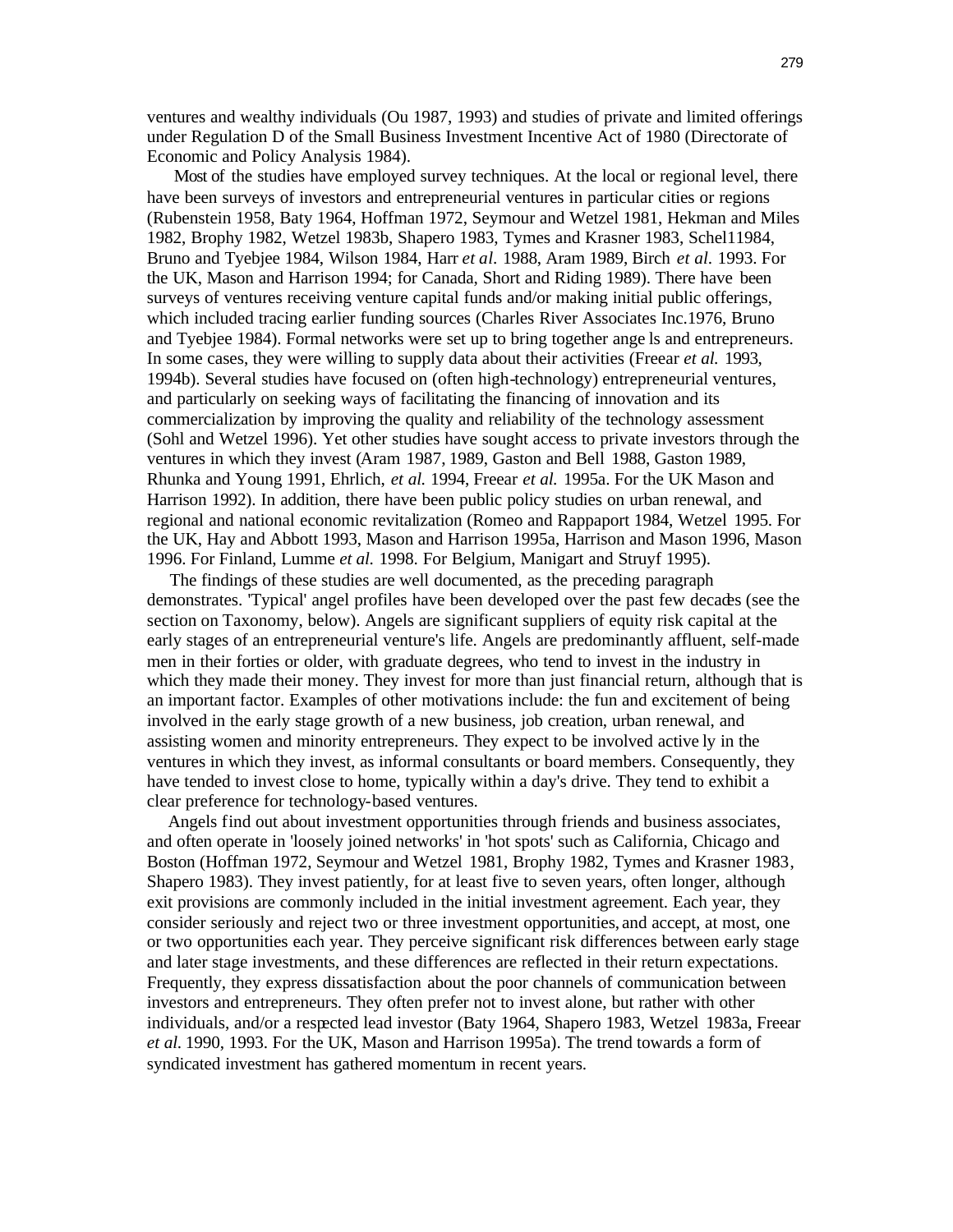#### **Angel taxonomy**

In the literature of the informal venture capital there has developed in the last few years a taxonomy or classification of angels, sometimes resulting in unfortunate terminology. We have seen virgin angels, latent angels, wealth-maximizing angels, street-walking angels, entrepreneur angels, income- seeking angels, corporate angels, archangels, and corporate and institutional archangels ( Seymour and Wetzel 1981, Aram 1987, Gaston and Bell 1988, Gaston 1989, Freear and Wetzel 1989, 1992, Postma and Sullivan 1990, Freear *et al.* 1990, 1992, 1994a, 1994b, 1997, Sullivan 1991, Kelly and Hay 1996. For the UK, see Harrison and Mason 1992, Stevenson and Coveney 1994, Mason and Harrison 1995b. For Sweden, see Landstrom 1993).

 Perhaps fortunately, the spate of new terms, once in full flood, is drying up. The fact that researchers in the field have attempted a classification system for angels is a clear indication that the generalizations of the previous section, while useful, are also dangerous. Stereotyping must be avoided. The very use, or abuse, of such taxonomies may force us to place angels in particular boxes (or on particular clouds?). Such activities are the clearest indication yet that the research on the attitudes, behaviour and characteristics of angels has reached or exceeded its limits.

 Yet, despite all the good work that has been done, we still do not know how the angel investing process really works over time, or whether or not it is the same for all industries or regions, let alone countries.

#### **Future research questions**

At least, compared with three decades ago, we have now some sense of what we do not know, and this is a significant advance. It is clear, for example, that more work is needed on longitudinal studies of angel and entrepreneurial venture behaviour. We must conduct studies of the degree of efficiency and effectiveness of the informal ventur e capital market, especially relating to problems of information flow, links to other market segments, information quality, formal and informal networks, and the latent angel problem. High quality research is taking place in several countries, as well as in the USA. We need to improve communication among researchers, to learn from one another methodologically, and to obtain new insights into the processes of angel investing in ways that often only comparative studies can provide. Further, we need to base our research more firmly on a solid theoretical and conceptual foundation.

 Past studies have examined a variety of efforts to create more efficient angel capital markets. Neither individually nor collectively can these efforts be considered acceptable solutions to the obstacles encountered by promising entrepreneurs in their efforts to raise angel financing.

 It is our firm belief that angel investors are a breed apart. We liken them to wild flowers. They are going to do their thing despite our most imaginative efforts to organize them into a traditional garden-variety *efficient* market. However, that belief does not lead us to the conclusion that we are powerless to create a more *effective* angel capital market. To stretch the wild flower analogy one step further, we are convinced that we can blow the pollen around more vigorously to the benefit of both angels and entrepreneurs. Data collected systematically over an extended period of time can provide the insights needed to tell us in which directions to blow and how hard. Public policy can playa catalytic role in creating more effective angel capital markets, but only if it is based on sound theoretical foundations and reliable data.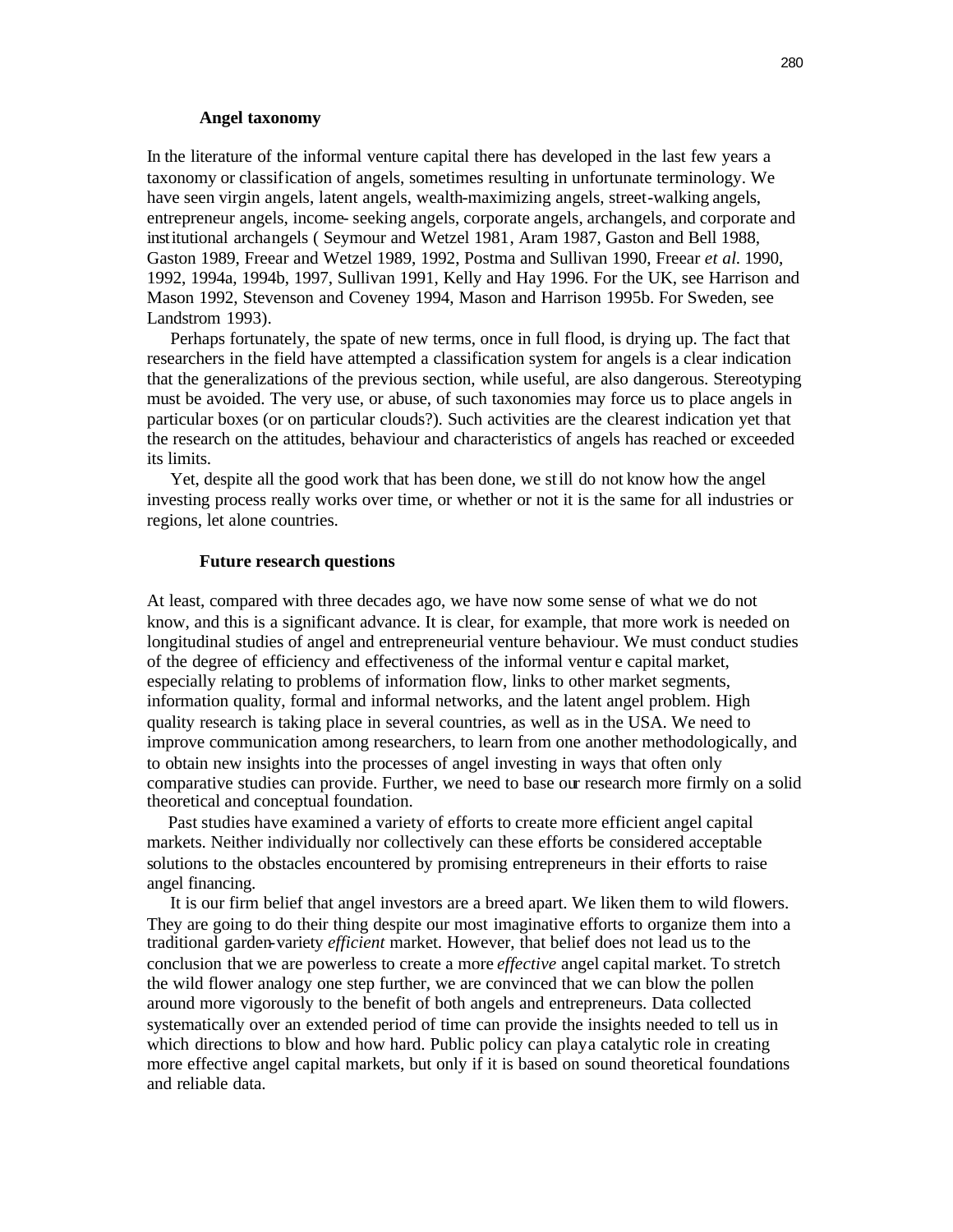What kind of longitudinal data do we need? Future research must seek to answer at least ten sets of questions.

- 1. We find that angels typically invest in clusters. Find one angel and you have found half a dozen or more. We need to understand how these clusters form, by tracking new clusters as they come to light and by asking questions about the conditions that enhance or impede the creation of groups of active angels. Clusters of angels are organic bodies. Tracking groups of angels will reveal how, and how frequently, new players join the group and why existing players drop out. What determines which members of a 'cluster' participate in any given deal? How and why does the composition of the investing group change from deal to deal?
- 2. Is there a 'lead' angel in most deals? Does that role depend upon the background of one or more group members?
- 3. What role does the group play, beyond investing capital, in each deal in their portfolio? Does that role change according to key characteristics of the ventures they back?
- 4. How powerful is their appetite for deal flow? Do they actively seek new opportunities or is the process essentially passive? Does their appetite for deal flow change over time? If so, why? For example, how is their appetite for deal flow dependent on the conditions in the public equity markets?
- 5. Through what channels do promising deals come to the attention of a group of angels? Does the source of deal flow change over time?
- 6. In creating deal flow what is the relative significance of friends, business associates, gatekeepers (bankers, attorneys, accountants, professional venture capitalists), formal venture capital networks (e.g. Technology Capital Network at Massachusetts Institute of Technology), and venture capital forums?
- 7. Since business angels tend to invest close to home we need to know about regional differences in angel behaviour in the United States and other countries, and what factors determine changes on that behaviour over time. Conversely, we need to know what factors tend to diminish the significance of geography in the investment decision.
- 8. Since angels are known to be patient investors, are there factors that raise or lower their exit horizons? Is their holding period dependent upon capital gains taxes, for example?
- 9. Why are not more than 20% of qualified investors actually active investors? How do we convert latent angels into active angels? Is it a function of their felt level of confidence and competence in their ability to deal intelligently with the 'central mysteries' of venture investing - pricing, structuring and exiting the deal? Are latent angels interested in on-the-job training by co-investing with experienced angels? How do interested latent angels handle this issue? For example, how much interest do latent angels have in learning the craft through local workshops? There is a wealth of war story wisdom, how-to-do-it and how-not-to-do-it information available on the Internet. Would a single website containing an annotated set of links to these sources provide an effective solution to latent angels' need to learn the 'tricks of the trade' ? Would such a source of quality information be of equal value to entrepreneurs seeking their first round of outside equity?
- 10. What are angels' 'return on investment' expectations and do they change as conditions in the capital markets change? What non-financial factors influence angels' investment decisions? What are the realized financial and non-financial returns on angel portfolios? How and why do they change over time?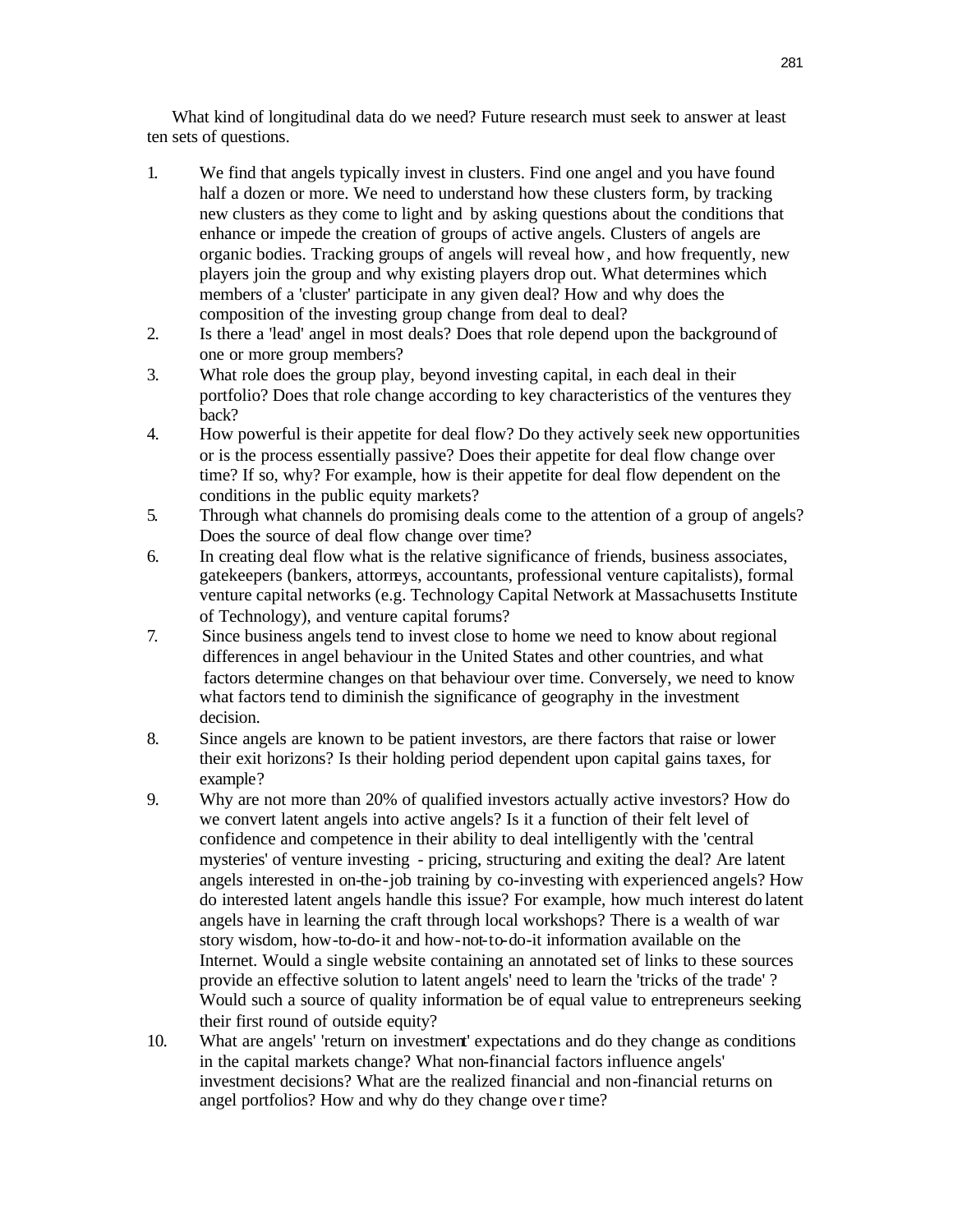# **Conclusion**

Reliable answers to these questions and many more will provide the guidance required by public policy as it chooses when and how hard to blow around the wild flower pollen required to unlock the capital and the know-how of this country's millions of latent angels. Finding these answers will require systematic and imaginative study over an extended period of time. In venture capital jargon - the upside reward is well worth the risk.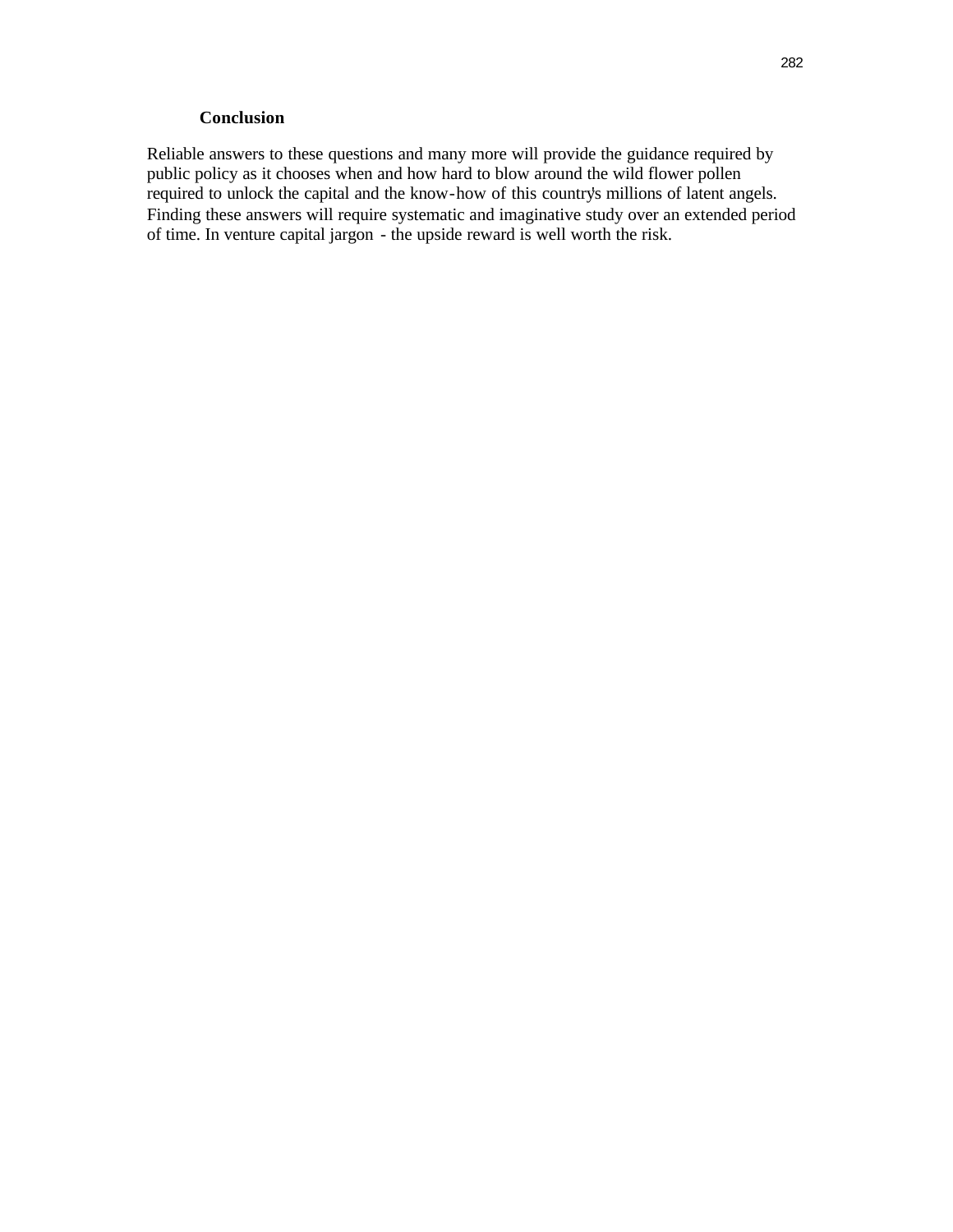#### **References**

- Aram, J. D., 1987, *Informal Risk Capital in the Eastern Great Lakes Region* (Washington, D.C.: Office of Advocacy, US Small Business Administration).
- Aram, J. D., 1989, Attitudes and Behaviors of Informal Investors toward Early-Stage Investments, Technology-Based Ventures and Coinvestors. *Journal of Business Venturing,* 4, 333-347.
- Avery, R. B., and Elliehausen, G. E., 1986, Financial Characteristics of High Income Families. *Federal Reserve Bulletin,* 72(3), 163-177.
- Baty, G. B., 1964, *The Initial Financing of the New Research -Based Enterprises in New England* (Boston, MA: Federal Reserve Bank of Boston).
- Birch, D., 1979, *The Job Generation Process.* MIT Program on Neighborhood and Regional Change, Economic Development Administration (Washington, D.C.: US Departme nt of Commerce).
- Birch, D., Haggerty, A., Parsons, W. and Rossel, C., 1993, *Entrepreneurial Hot Spots* (Boston, MA: Cognetics).
- Brophy, D., 1982, Venture Capital Research. In C. A. Kent, D. L. Sexton and K. H. Vesper (eds) *Encyclopedia of Entrepreneurship* (Englewood Cliffs, N.J.: Prentice-Hall).
- Brophy, D., 1986, Venture Capital Research. In D. L. Sexton and R. W. Smilor (eds) *The Art and Science of Entrepreneurship* (Cambridge, MA: Ballinger), 119-144.
- Bruno, A. V. and Tyebjee, T. T., 1984, *Venture Capital Allocation Decisions and Their Performance* (Santa Clara, CA: University of Santa Clara).
- Bygrave, W. D., 1987, Syndicated Investments by Venture Capital Firms: A Networking Perspective. *Journal of Business Venturing,* 2,139-154.
- Bygrave, W.D., 1988, The Structure of Investment Networks of Venture Capital Firms. *Journal of Business Venturing,* 3,137-157.
- Charles River Associates, Inc., 1976, *An Analysis of Capital Market Imperfections.* Experimental Technology Incentives Program (Washington, D.C.: National Bureau of Standards).
- Congressional Office of Technology Assessment, 1984, *Technology, Innovation and Regional Economic Development* (Washington, D.C.: US Congress Office of Technology Assessment).
- Directorate of Economic and Policy Analysis, 1984, *An Analysis of Regulation D* (Washington, D.C.: US Securities and Exchange Commission).
- Ehrlich, S. A., De Noble, A. F., Moore, T. and Weaver, R. R., 1994, After the Cash Arrives: A Comparative Study of Venture Capital and Private Investor Involvement in Entrepreneurial Firms. *Journal of Business Venturing,* 9, 67-82.
- Fiet, J. 0., 1991, Network Reliance by Venture Capital Firms and Business Angels: An Empirical and Theoretical Test. In N. C. Churchill, W. D. Bygrave, J. G. Covin, D. L. Sexton, D. P. Slevin, K. H. Vesper and W. E. Wetzel (eds) *Frontiers of Entrepreneurship Research* (Wellesley, MA: Babson College), 445 -455.
- Fiet, J. 0., 1995a, Reliance upon Informants in the venture Capital Industry. *Journal of Business Venturing,* 10, 195-223.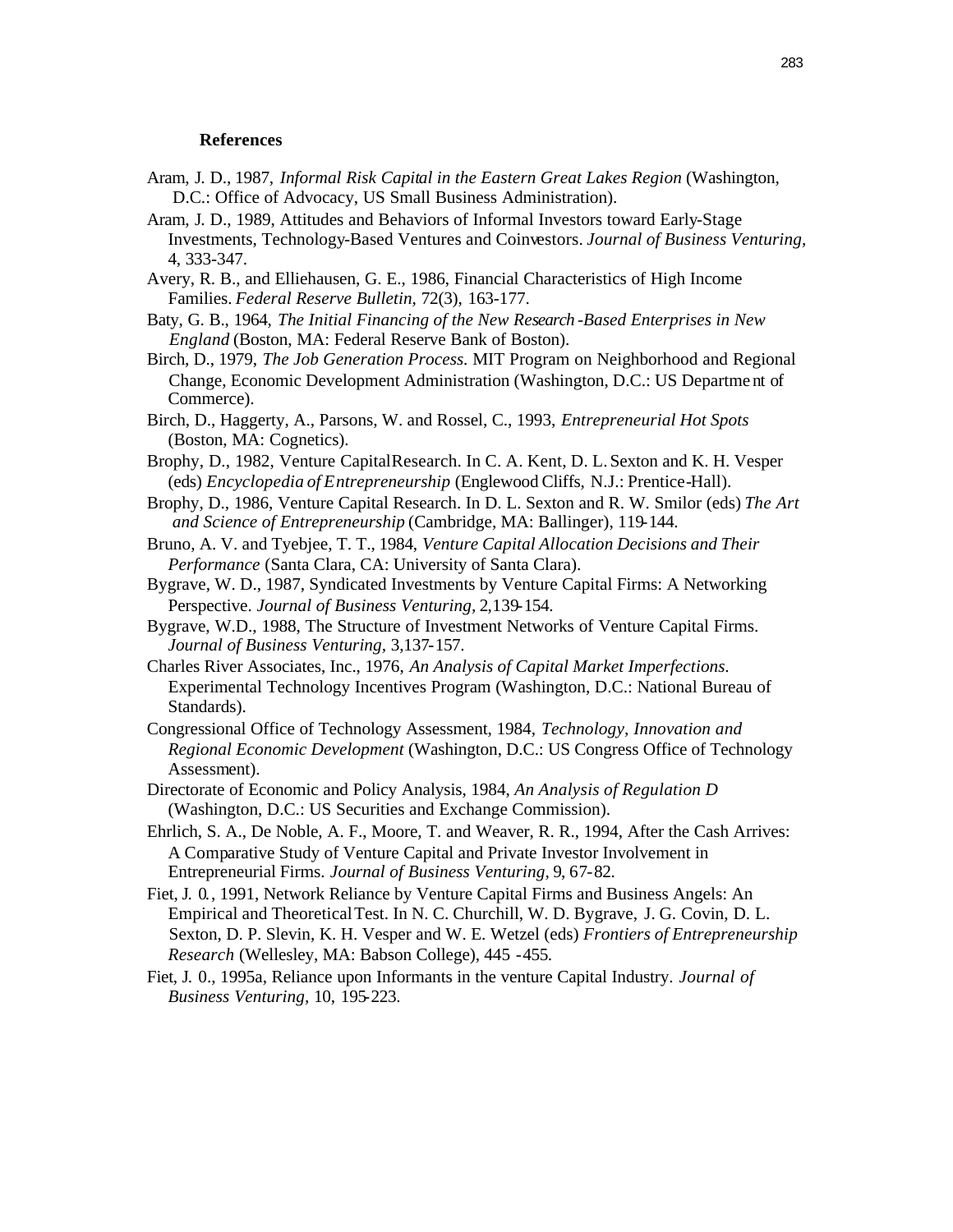- Fiet, J. 0., 1995b, Risk Avoidance Strategies in Venture Capital Markets. *Journal of Management Studies,* 32, 551-574.
- Freear, J.,and Sohl, J. E., 2001, The Characteristics and Value-Added Contributions of Private Investors to Entrepreneurial Software Ventures. *Journal of Entrepreneurial Finance,* 6, 84-103.
- Freear, J.,Sohl, J. E. and Wetzel, W. E., Jr., 1990, Raising Venture Capital: Entrepreneurs' Views of the Process. In N. C. Churchill, W. D. Bygrave, J. A. Hornaday, D. F. Muzyka, K. H. Vesper and W. E. Wetzel Jr. (eds) *Frontiers of Entrepreneurship Research* (Wellesley, MA: Babson College), 223-237.
- Freear, J.,Sohl, J. E. and Wetzel, W. E., Jr., 1992, The Investment Attitudes, Behavior and Characteristics of High Net Worth Individuals. In N. C. Churchill, S. Birley, W. D. Bygrave, D. F. Muzyka, C. Wahlbin and W. E. Wetzel Jr. (eds) *Frontiers of Entrepreneurship Research* (Wellesley, MA: Babson College), 374-383.
- Freear, J., Sohl, J. E. and Wetzel, W. E., Jr., 1993, Angel Profiles: A Longitudinal Study. In N. C. Churchill, S. Birley, W. D. Bygrave, J. Doutriaux, E. J. Gatewood, F. S. Hoy and W. E. Wetze l Jr. (eds) *Frontiers of Entrepreneurship Research* (Wellesley, MA: Babson College), 557-558.
- Freear, J.,Sohl, J. E. and Wetzel, W. E., Ir., 1994a, Angels and Non-Angels: Are There Differences? *Journal of Business Venturing,* 9, 109-123.
- Freear, J.,Sohl, J. E. and Wetzel, W. E., Jr., 1994b, The Private Investor Market for Venture Capital. *The Financier,* 1(2), 7-15.
- Freear, J.,Sohl, J. E. and Wetzel, W. E., Jr., 1995a, Angels: Personal Investors in the Venture Capital Market. *Entrepreneurship and Regional Development,* 7, 85- 94.
- Freear, J.,Sohl, J. E. and Wetzel, W. E., Jr., 1995b, *Early Stage Software Ventures: What Is Working and What Is Not.* Report for the Massachusetts Software Council.
- Freear, J.,Sohl, J. E. and Wetzel, W. E., Jr., 1995c, Who Bankrolls Software Entrepreneurs. In W. D. Bygrave, B. J. Bird, S. Birley, N. C. Churchill, M. Hay, R. H. Keeley and W. E. Wetzel Jr. (eds) *Frontiers of Entrepreneurship Research* (Wellesley, MA: Babson College), 394-406.
- Freear, J.,Sohl, J. E. and Wetzel, W. E., Jr., 1997, The Informal Venture Capital Market: Milestones Passed and the Road Ahead. In D. Sexton and R. Smilor (eds) *Entrepreneurship 2000* (Chicago: Upstart Publishing Company), 47-70.
- Freear, J. and Wetzel, W. E., Jr., 1989, Equity Capital for Entrepreneurs. In R. H. Brockhaus, N. C. Churchill, J. A. Katz, B. A. Kirchoff, K. H. Vesper and W. E. Wetzel Jr. (eds) *Frontiers of Entrepreneurship Research* (Wellesley, MA: Babson College), 230-244.
- Freear, J. and Wetzel, W. E., Jr., 1990, Who Bankrolls High-Tech Entrepreneurs. *Journal of Business Venturing,* 5(2), 77 -89.
- Freear, J. and Wetzel, W. E., Jr., 1992, The Informal Venture Capital Market in the 1990s. In D. L. Sexton and J. D. Kasarda (eds) *State of the Art of Entrepreneurship* (Boston, MA: PWS-Kent), 462-486.
- Gaston, R. J., 1989, The Scale of the Informal Capital Markets. *Small Business Economics,* **1**, 223 -230.
- Gaston, R. J. and Bell, S. E., 1988, *The Informal Supply of Capital* (Washington, D.C.: Office of Economic Research, US Small Business Administration).
- Giammarino, R. and Lewis, T., 1988, A Theory of Negotiated Equity Financing. *Review of Financial Studies,* **1**, 265- 288.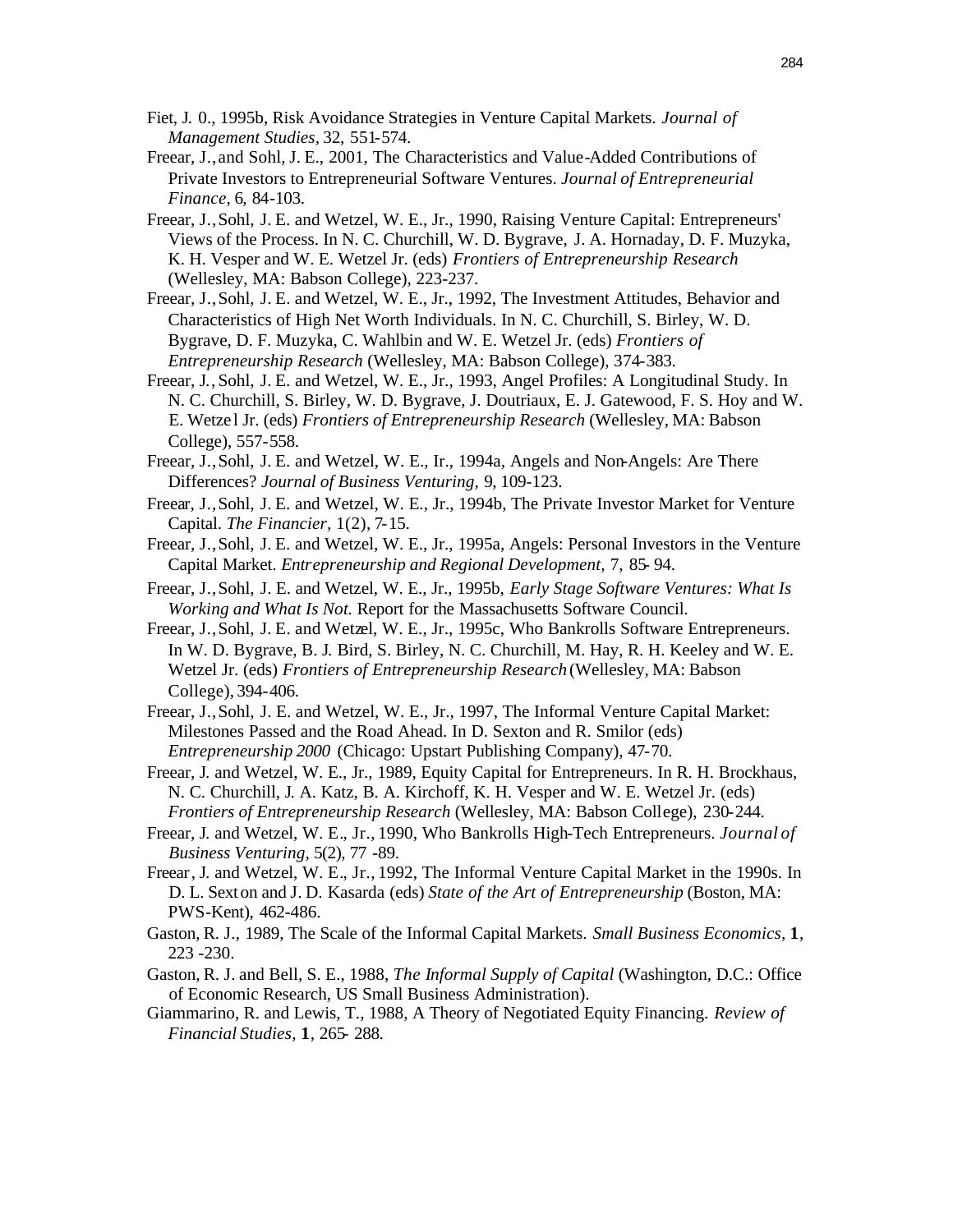- Harr, N. E., Starr, J. and MacMillan, I. C., 1988, Informal Risk Capital Investment Patterns on the East Coast of the U.S.A. *Journal of Business Venturing,* 3, 11-29.
- Harrison, R. T. and Mason, C. M., 1992, The Role of Investors in Entrepreneurial Companies: A Comparison of Informal Investors and Venture Capitalists. In N.C. Churchill, S. Birley, W. D. Bygrave, D. F. Muzyka, C. Wahlbin and W. E. Wetzel Jr. (eds) *Frontiers of Entrepreneurship Research* (Boston, MA: Babson College), 388-404.
- Harrison, R. T. and Mason, C. M., 1996, Developments in the Promotion of Informal Venture Capital in the U .K. *International Journal of Entrepreneurial Behavior &Research,* 2(2), 6- 33.
- Hay, M. and Abbott, S., 1993, *Investing for the Future - Promoting Seed, Startup, and Early Stage Venture Capital Funding of New Technology-Based Firms in the UK* (London Business School and Advent Ltd).
- Hekman, J. S. and Miles, M. E., 1982, *North Carolina Study of Venture Capital Markets* (Chapel Hill, N.C.: University of North Carolina).
- Hoffman, C. A., 1972, The Venture Capital Investment Process: A Particular Aspect of Regional Economic Development (University of Texas at Austin: PhD Dissertation).
- Kelly, P. and Hay, M., 1996, Serial Investors and Early Stage Finance. *Journal of Entrepreneurial and Small Business Finance,* 5, 159-174.
- Landstrom, H., 1993, Informal Risk Capital in Sweden and Some International Comparisons. *Journal of Business Venturing,* 8, 525-540.
- Lumme, A., Mason, C. and Suomi, S., 1998, *Informal Venture Capital; Investors, Investments and Policy Issues in Finland* (Boston: Kluwer Academic Publishers).
- Manigart, S. and Struyf, C., 1995, Financing High-Technology Startups in Belgium. In W. D. Bygrave, B. J. Bird, S. Birley, N. C. Churchill, M. Hay, R. H. Keeley and W. E. Wetzel Jr. (eds) *Frontiers of Entrepreneurship Research* (Wellesley, MA: Babson College), 450-451.
- Mason, C. M., 1996, Informal Venture Capital: Is Policy Running Ahead of Knowledge? *International Journal of Entrepreneurial Behavior &Research,* 2(1), 4-14.
- Mason, C. M. and Harrison, R. T., 1994, The informal venture capital market in the UK. In A. Hughes and D. J. Storey (eds) *Financing Small Firms* (London: Routledge), 64-111.
- Mason, C. M. and Harrison, R. T., 1995a, Closing the Regional Equity Capital Gap: The Role of Informal Venture Capital. *Small Business Economics,* 7, 153-172.
- Mason, C. and Harrison, R. T., 1995b, Institutional Archangels: New Players in the UK's Informal Venture Capital Market. Unpublished paper.
- Meyer, R. M., David, M. J.,Butler, J. E., Caragannis, E. and Radoevich, R., 1995, *The 1995 Census of Early Stage Capital Financing* (Albuquerque: Orion Technical Associates, Inc.).
- Norton, E., 1990, *An Overview of Venture Capital Finance.* Unpublished paper (Teaneck, NJ, 07666: Farleigh Dickinson University).
- Norton, E. and Tennenbaum, B., 1993a, Specialization versus Diversification as a Venture Capital Investment Strategy. *Journal of Business Venturing,* 8, 431-442.
- Norton, E. and Tennenbaum, B., 1993b, The Effects of Venture Capitalists' Characteristics on the Structure of the Venture Capital Deal. *Journal of Small Business Management,* 31(4), 32-41.
- Obermayer, J., 1983, *The Capital Crunch; Small High Technology Companies and National Objectives During a Period of Severe Debt and Equity Shortages* (Cambridge: Research & Planning, Inc.).
- Ou, C., 1987, *Holdings of Privately-Held Business Assets by American Families; Findings from the 1983 Consumer Finance Survey.* Unpublished report (Washington, D.C.: Office of Economic Research, US Small Business Administration).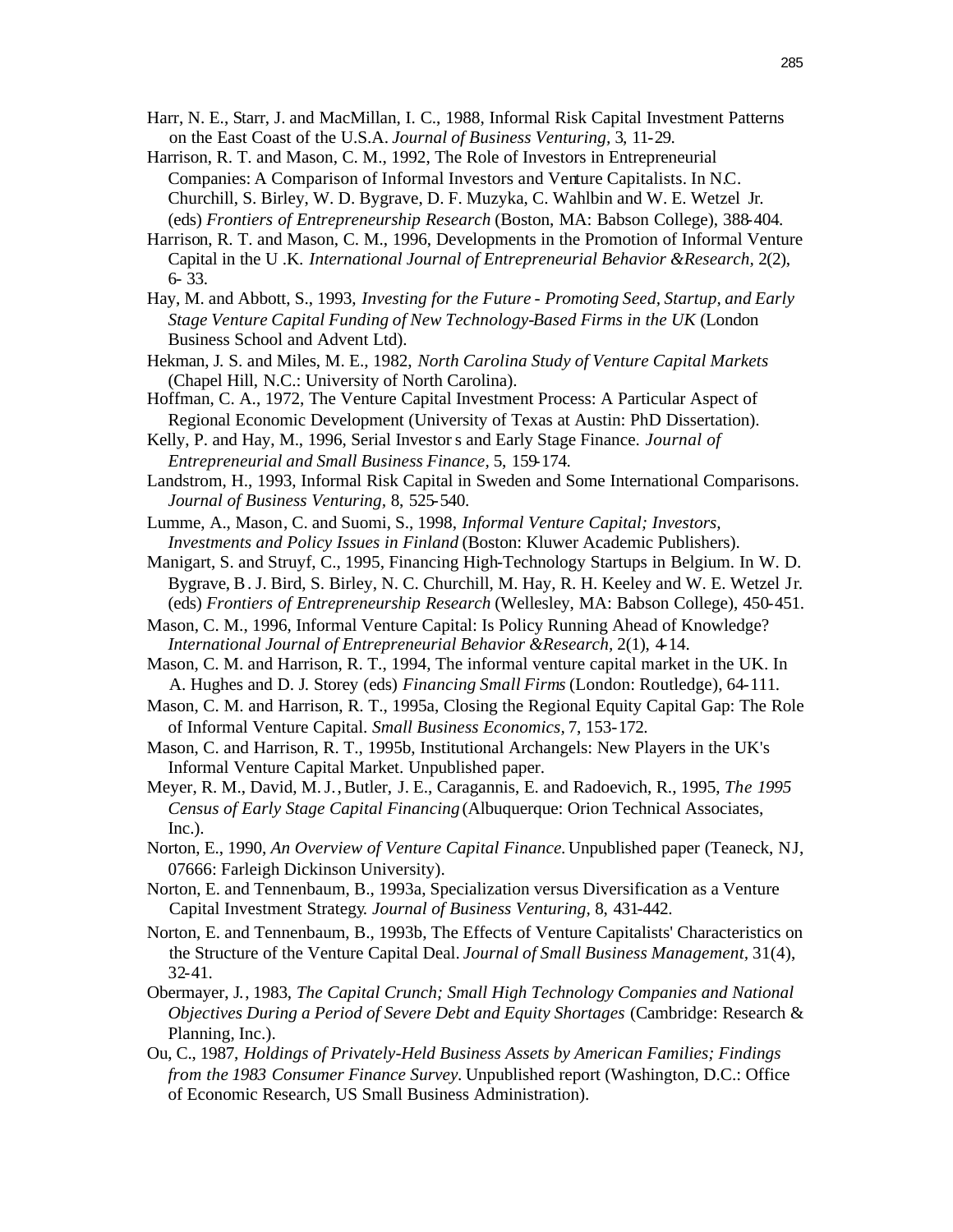- Ou, C., 1993, *Holdings of Privately-Held Business Assets by American Families: Findings from the 1989 Consumer Finance Survey.* Unpublished report (Washington, D.C.: Office of Economic Research, US Small Business Administration).
- Postma, P. D. and Sullivan, M. K., 1990, *Informal Risk Capital in the Knoxville Region.*  Unpublished report (Knoxville, TN, 37996: The University of Tennessee).
- Rhunka, J. C. and Young, J. E., 1991, Some Hypotheses about Risk in Venture Capital Investing. *Journal of Business Venturing,* 6,116-133.
- Riding, A. L. and Short, D. M., 1988, Some Investors' and Entrepreneurs' Perceptions on the Informal Market for Risk Capital. *Journal of Small Business and Entrepreneurship,* 5(5), 19- 30.
- Romeo, A. A. and Rappaport, J., 1984, *Social Versus Private Returns to the Innovations by Small Firms Compared to Large Firms* (Washington, D.C.: Office of Advocacy, US Small Business Administration).
- Rubenstein, A. H., 1958, *Problems of Financing and Managing New Research -Based Enterprises in New England* (Boston: Federal Reserve Bank of Boston).
- Schell, D. W., 1984, The Development of the Venture Capital Industry in North Carolina: A New Approach. In J. Hornaday, F. Tarpley Jr., J. A. Timmons and K. H. Vesper (eds) *Frontiers of Entrepreneurship Research* (Wellesley, MA: Babson College), 55-72.
- Seymour, C. R. and Wetzel, W. E., Jr., 1981, *Informal Risk Capital in New England* (Durham, N.H.: University of New Hampshire).
- Shapero, A., 1983, *The Role of the Financial Institutions of a Community in the Formation, Effectiveness and Expansion of Innovating Companies* (Columbus, OH: Shapero-Huffman Associates).
- Short, D. M. and Riding, A. L, 1989, Informal Investors in the Ottawa-Carleton Region: Experiences and Expectations. *Entrepreneurship &Regional Development,* 1, 99-112.
- Sohl, J., 1999, The Early Stage Equity Market in the United States. *Venture Capital: An International Journal of Entrepreneurial Finance,* 1(2), 101-120.
- Sohl, J., 2003, The private equity market in the USA: Lessons from volatility. *Venture Capital: An International Journal of Entrepreneurial Finance, 5(1) in press.*
- Sohl, J. and Wetzel, W. E. Jr., 1996, *Creating New Capital Markets for Emerging Ventures.* Report # SBAHQ-95-M-1062 (Washington, DC: US Small Business Admin istration).
- Stevenson, H. and Coveney, P., 1994, *Survey of Business Angels: Fallacies Corrected and Six Distinct Types of Angels Identified* (Oxford: Templeton College and Henley on Thames, UK: Venture Capital Report, Ltd.).
- Sullivan, M. K., 1991, Entrepreneurs as Informal Investors: Are There Distinguishing Characteristics? In N. C. Churchill, W. D. Bygrave, J. G. Covin, D. L. Sexton, D. P. Slevin, K. H. Vesper and W. E. Wetzel Jr. (eds) *Frontiers of Entrepreneurship Research* (Wellesley, MA: Babson College), 456-468.
- Sullivan, M. K. and Miller, A., 1990, Applying Theory of Finance to Informal Risk Capital Research: Promises and Problems. In N. C. Churchill, W. D. Bygrave, J. A. Hornaday, D. F. Muzyka, K. H. Vesper and W. E. Wetzel Jr. (eds) *Frontiers of Entrepreneurship Research* (Wellesley, MA: Babson College), 296-310.
- Timmons, J. A., and Bygrave, W. D., 1997, Venture Capital: Reflections and Projections. In D. L. Sexton and R. Smilor (eds) *Entrepreneurship 2000* (Chicago: Upstart publishing Co.), 29-46.